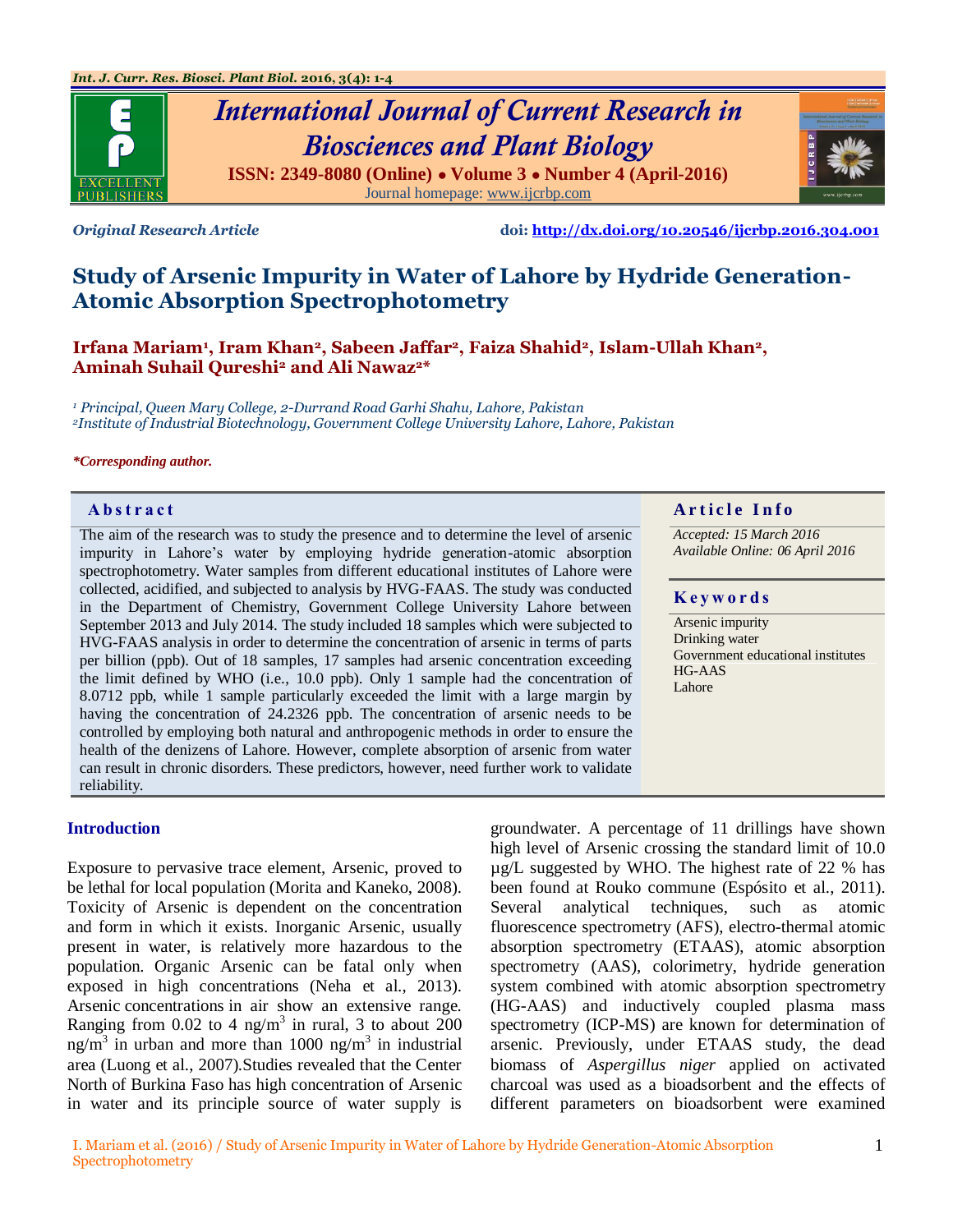(Shahlaei and Pourhossein, 2014). In ICP-MS, solid phase extraction cartridges were used for selective retention of arsenic. ICP-MS is a reliable method for detection and speciation of Arsenic (Watts et al., 2010). A report suggests that the concentration of Arsenic can also be calculated thermodynamically (Holm et al., 2004).

Molybdenum blue can also be used for the detection of arsenate. The reduction of arsenomolybdate produces the colour change and can be noticed at 870 nm wavelength (Some et al. 2014). A positive association between Arsenic level in drinking water and hair samples of female respondents has also been studied (Abbas and Cheema, 2014). HG-AAS is a highly sensitive technique to calculate the total amount of Arsenic in sample (Maria et al., 2013). For quantification, the water samples must have the same pH as of standard. In some cases the water samples may be treated with nitric acid to meet the standard. Sidhu et al. (2014) reported 0.68 μg/L as the quantification limit for Arsenic determination through HG-AAS. In the present study, the level of arsenic impurity in Lahore's water was studied by employing hydride generation-atomic absorption spectrophotometry.

#### **Materials and methods**

HG-AAS is most widely used technique for trace metal analysis. It is also known for determining the metal toxicity in soil, water and other biological samples. Hollow cathode lamp gives intense beam with constant light output. Hydride generation system uses liquid sample at a specific rate and blend it with sodium borohydride and hydrochloric acid which results in the formation of volatile hydride of the metalloid. Optical cell and flame converts the hydride form of Arsenic into elemental form. Monochromator detaches the line of photons from the light of other wavelengths. Photons emitted from the monochromator enter the Photomultiplier tube (PMT) for the detection of intensity. Thermal decomposition of Arsenic hydride was done and the absorbance was taken at 193.7 nm.

Sample containers were thoroughly cleaned to avoid contaminants that may meddle with the target analyte. Here, the central chore is to find the presence of Arsenic in drinking water and its concentration level. Water samples of about 250 mL were collected from government institutions of Lahore in polyethylene vials. The vials were rinsed twice or thrice with the same sample water before the collection, as prescribed in previously published papers (Ulusoy et al., 2011). After

collection, concentrated nitric acid was used to acidify the samples to pH below 2. Lowering the pH prevents precipitation and adsorption of heavy metals on the container walls. After acidifying, samples were kept in refrigerator at 4ºC temperature (Song and Greg, 2007).

#### **Reagents and solutions**

Hydrochloric acid, nitric acid, sodium hydroxide and sodium tetrahydroborate were dissolved in distilled water; making up the total volume to 250mL. Standard solution of Arsenic was prepared in order to check the accuracy of the method. All the reagents used were of analytical grade.

#### **Sample collection**

The samples were collected from Government educational institutes of Lahore.

#### **Analysis by HVG-FAAS**

Samples were analyzed with SHIMADZU AA-7000 connected to HVG-FAAS. To generate gaseous hydride by peristaltic pump, the samples were introduced into a continuous flow of 30% hydrochloric acid and 0.25% sodium tetrahydroborate in a reaction coil. The arsine gas (AsH3) was carried to the separator which separates the gas phase from liquid phase. The gas phase passed into the absorption cell while the liquid phase worn out. Absorption cell was heated by air acetylene flame to pyrolyze hydride to arsenic atoms (Ogbonna et al., 2011). Arsenic atoms were determined at 193.7nm wavelength. The method is based on atomic absorption measurement of arsenic in drinking water generated by decomposition of arsenic hydride.

#### **Results and discussion**

Water samples collected from the Government educational institutes of Lahore showed arsenic impurities exceeding the limits set by WHO i.e., 10.0 ppb. The concentration of Arsenic found in different samples is given in Table 1.

Concentration of arsenic observed in the samples from A to J were 13.6528 ppb, 13.5718 ppb, 12.3404 ppb, 15.3054 ppb, 12.8670 ppb, 14.9165 ppb, 14.5196 ppb, 16.3909 ppb, 14.3009 ppb, 8.0712 ppb, 14.7464 ppb, 12.7293 ppb, 17.0633 ppb, 24.2326 ppb, 16.5529 ppb, 11.7815 ppb, 11.6762 ppb, 14.0740 ppb respectively. Sample N had the maximum concentration of Arsenic,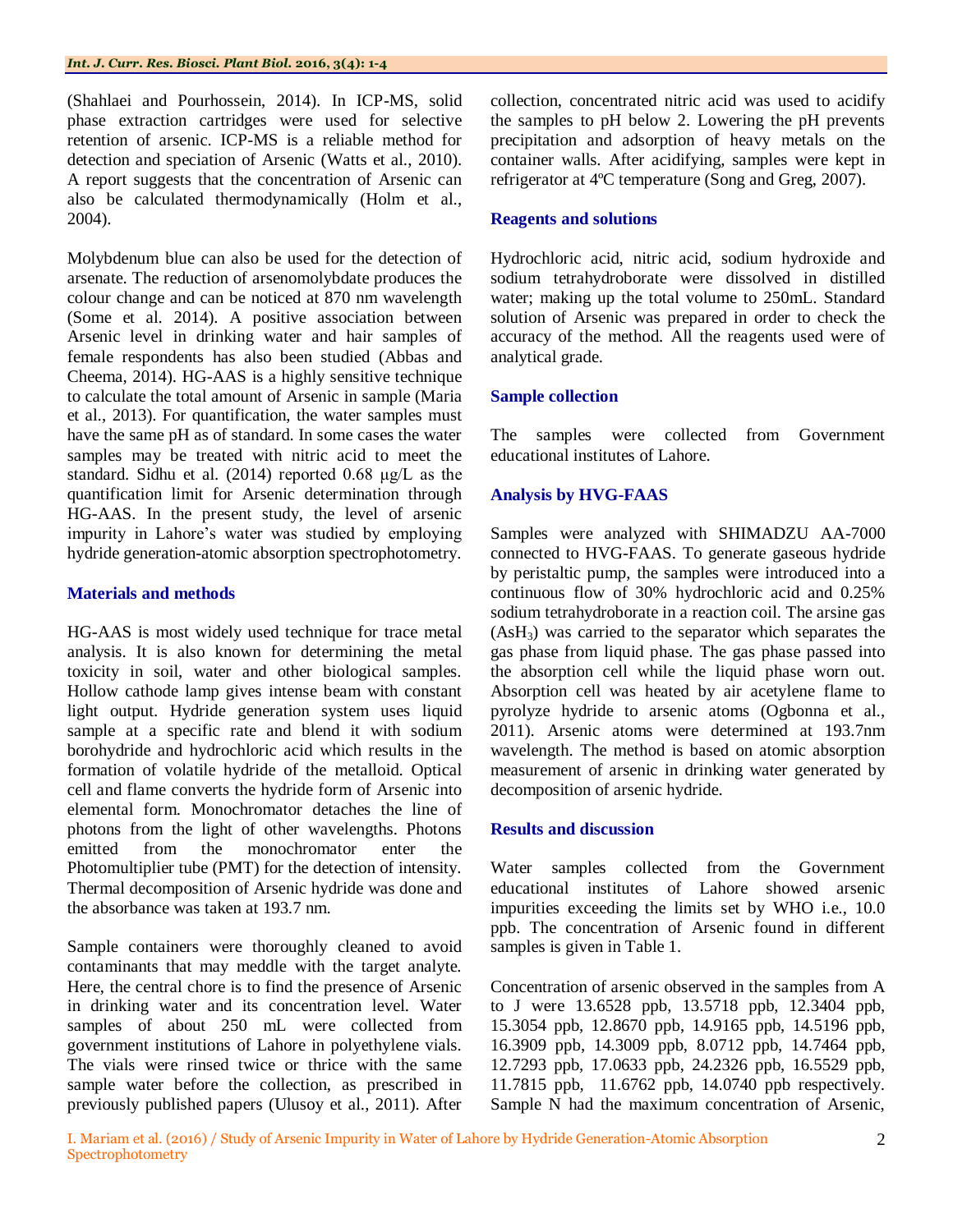whereas, sample J indicates the safe concentration of Arsenic present in the drinking water. The contamination in water samples may be due to the borehole drilling or

poor sanitary system. The underground water reservoirs may have Arsenic traces which later becomes the part of drinking water and proves fatal to life.

| Sr. No. | <b>Samples</b> | <b>Absorbance</b> | <b>Concentration (ppb)</b> |
|---------|----------------|-------------------|----------------------------|
|         | A              | 0.1615            | 13.6528                    |
| 2       | $\, {\bf B}$   | 0.1605            | 13.5718                    |
| 3       | C              | 0.1453            | 12.3403                    |
| 4       | D              | 0.1819            | 15.3054                    |
| 5       | ${\bf E}$      | 0.1518            | 12.8670                    |
| 6       | F              | 0.1771            | 14.9165                    |
|         | G              | 0.1772            | 14.5196                    |
| 8       | H              | 0.1953            | 16.3909                    |
| 9       |                | 0.1695            | 14.3009                    |
| 10      |                | 0.0926            | 8.0712                     |
| 11      | K              | 0.1750            | 14.7467                    |
| 12      | L              | 0.1501            | 12.7293                    |
| 13      | M              | 0.2036            | 17.0633                    |
| 14      | $\mathbf N$    | 0.2921            | 24.2326                    |
| 15      | O              | 0.1973            | 16.5529                    |
| 16      | P              | 0.1384            | 11.7815                    |
| 17      | Q              | 0.1371            | 11.6762                    |
| 18      | $\mathbf R$    | 0.1667            | 14.0740                    |

#### **Conclusion**

The conducted research expose that water in certain areas of Lahore has greater concentration of Arsenic than the standard value that is  $\leq 10.0$  ppb. Except sample J (with 8.0712ppb), all the other institutions have unhealthy drinking water. The samples were particularly tested for the existence of Arsenic in drinking water of Lahore, only. 88.88% of the sampleswere found contaminated with this hazardous metalloid. Highest level of Arsenic was detected 24.2326 ppb in sample N. Poor sewage system is one of the causes of water contamination. Domestic waste has badly affected the water quality of this area. Due to interconnection of WASA tube wells, dilution could take place which lower the level of arsenic in the system caused by any particular tube well. The Water and Sanitation department has started digging the deep-wells to ensure supply of clean water to the citizens. However, the old water pipes have made this practice futile. The other causes of contamination may include raw sewage irrigation, land disposal of industrial effluents and the use of deep soakage pits and excessive aid of fertilizers and pesticides.

Thousands of people in Lahore are facing this alarming situation. The quantity of Arsenic in ground water must be controlled by both natural and anthropogenic processes. Complete absorption of arsenic from water

can cause acute as well as chronic disorders (e.g. hypertension, cancer, poly-neuropathy, tingling sensation, cardiovascular diseases, etc.).

#### **Conflict of interest statement**

Authors declare that they have no conflict of interest.

#### **Acknowledgement**

Authors are acknowledging the cooperation and support of co-workers and different Government educational institutes of Lahore. Special thanks to Government College University for providing the laboratory facilities to accomplish this chore.

#### **References**

- Akbar Abbas, M., Cheema, K.J., 2014. Correlation Studies of Arsenic Level in Drinking Water and hair Samples of Females in District Sheikhupura*,* Pakistan. Int. J. Curr. Microbiol. App. Sci. 3, 1077-1085.
- Esposito, M.E., Paoloni, J.D., Sequeira, M.E., Amiotti, N.M., Del, M., Blanco, C. 2011. Natural contaminants in drinking waters (arsenic, boron, fluorine and vanadium) in the Southern Pampean plain. J. Environ. Prot. 2, 97-108.
- Holm, T.R., Kelly, W.R., Wilson, S.D., Roadcap, G.S., Talbott, J.L., Scott, J.W., 2004. Arsenic Geochemistry and